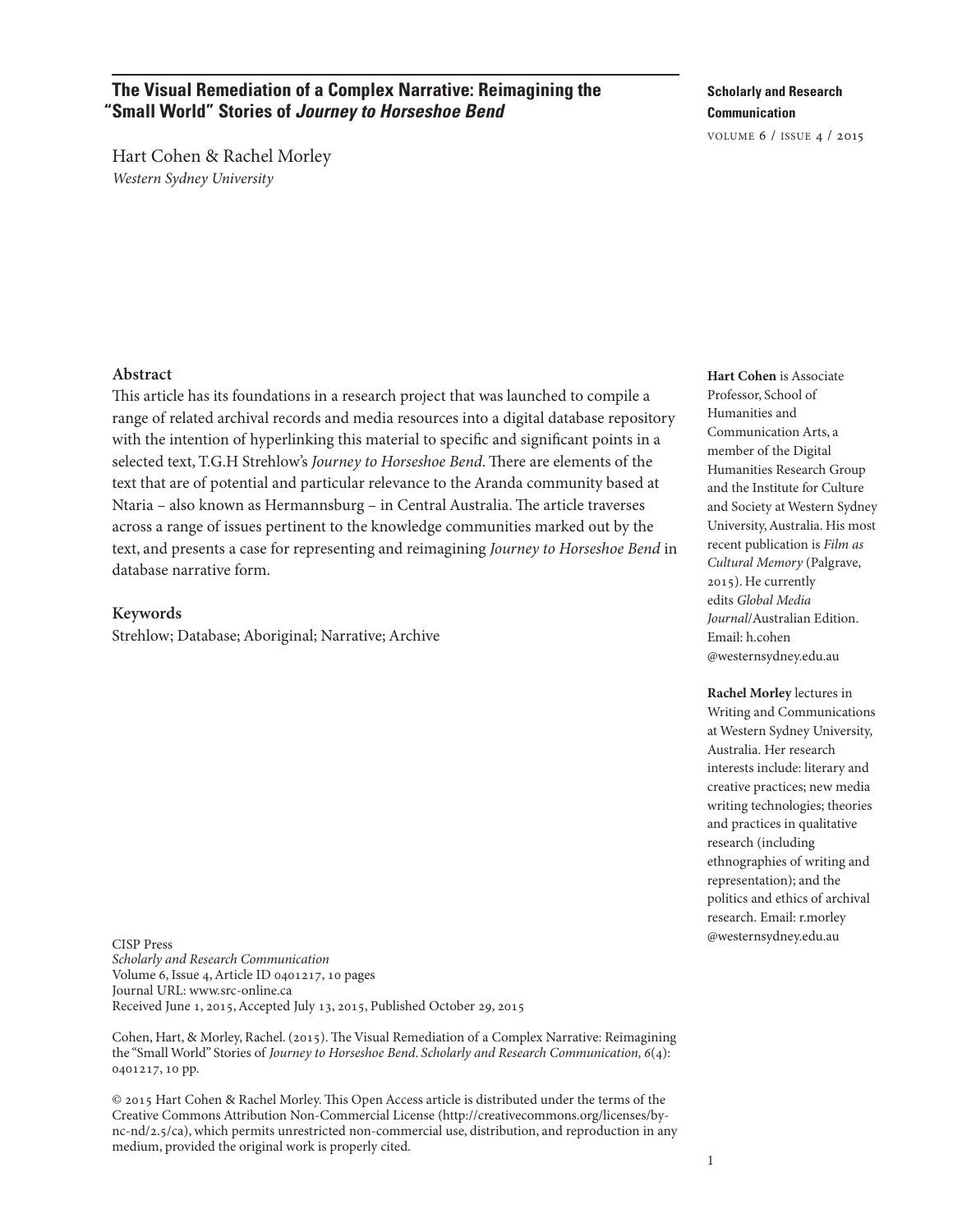volume 6 / issue 4 / 2015

#### **Background**

In October 2015 Giramondo Publishing will republish T.G.H Strehlow's (1969, 1972) classic Australian memoir, Journey to Horseshoe Bend. First published in 1969, Journey to Horseshoe Bend has long been recognized as a landmark in Australian literature for the way it weaves European and Indigenous perspectives, namely Aranda, to produce a unique vision of Central Australia. The republication of Journey to Horseshoe Bend forms part of a broader project that will lead to multiple iterations of the book, including a hyperlinked electronic edition reticulated with a database. Drawing on the extensive archival collections and media that underpin the print memoir, the database will offer visual mediations between the text and its historical and cultural fields in keeping with what might be called a "database imaginary" (Deitz, 2007; Vesna, 2007). In doing so, it will capitalize on the representational power of the database in conjunction with emergent digital technologies that take advantage of the contemporary "shift in audience attention from the central storyline to the world in which the story takes place" (Wolf, 2012, p. 8) in order to traverse and visually represent what we have called the many "small worlds" of the text.

Operating as a linked networked system, the database will present a newly technologized site of writing and representation, one that has the potential to incorporate interactive and diverse kinds of play on book culture, narrative, history and memory, distributed spectatorship, and a reconsidered idea of the archive. Crucially, given the book's orientation in the stories and landscapes of Aboriginal Australia, the development of the database will also offer important opportunities to engage with the constituent Aranda community about cultural conditions relating to digital knowledge access and sharing. Pivotal to our interests is to determine through conversation and collaboration a culturally and contextually appropriate model that will enable Aboriginal people to discover and create their own relationships to the content of the collections. The article we present traverses these issues but focuses in particular on the case for representing and reimagining Journey to Horseshoe Bend as a database narrative in conjunction with locating the project within a contemporary knowledge framework.

# **Formulations of the database: A new media species**

In Hamlet on the Holodeck: The Future of Narrative Cyberspace, Janet H. Murray (1997) writes with prophetic vision about the expressive and representational power of the networked computer to transfigure static narrative forms. Taking her cue from the websites that characterized the 1990s, and with an eye on the storied potential of "hyperserialized" television, Murray proffers the view that emerging technologies could eventually lead to the creation of an "integrated digital archive," one that "would present virtual artifacts from the fictional world of the series, including not only diaries, photo albums, and telephone messages but also documents ... The compelling spatial reality of the computer," she writes,

… will also lead to virtual environments that are extensions of the fictional world. For instance, the admitting station seen in every episode of ER could be presented as a virtual space, allowing viewers to explore it and discover phone messages, patient files, and medical test results, all of which could be used to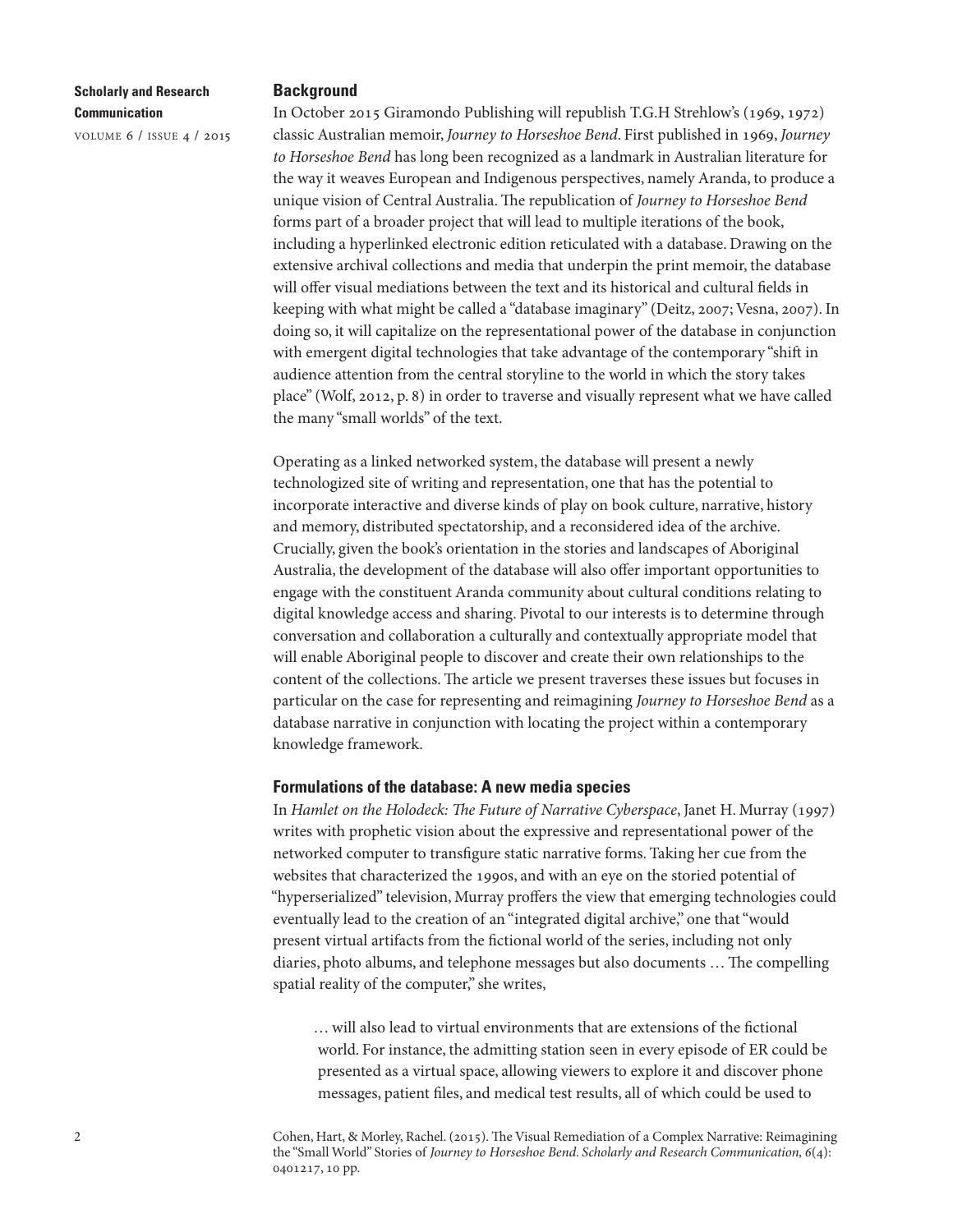extend the current story line or provide hints of future developments. … In a well-conceived hyperserial, all the minor characters would be potential protagonists of their own stories, thus providing alternate threads within the enlarged story web. The viewer would take pleasure in the ongoing juxtapositions, the intersection of many lives, and the presentation of the same event from multiple sensitivities and perspectives. (pp. 255-258)

Looking back, Murray's prediction reads like a manifesto to the narrative present.As the veritable explosion in transmedia narratives, electronic fiction, locative modes, and other forms of networked narratives attest, new developments in digital media technologies have reimagined and expanded the representational space for multiform approaches to storytelling. The encyclopedic capacity of the computer, combined with the networked structure of the Web, has triggered protean text forms that are not only interactive and immersive, but that move between narrative-specific and pre-existing texts, dispersing the boundaries of authored and storied worlds, and expanding the interpretive reach of the way reader-users come into story.

The remediation of the database has been pivotal in providing both the computational scaffolding as well as the artistic and aesthetic stimulus for remediating these emergent reworkings of narrative culture. Once the terrain of information scientists, and most strongly associated with the organization and structural management of data,"database thinking" has crossed into artistic practice to become what Victoria Vesna (2007) has labelled a culturally and aesthetically charged artefact as well as a "metaphor" for rethinking knowledge discoverability. Taken on its own the database – fashioned typically as a series of curated choices and possibilities, not a compositional sequence of cause-effect relations – cannot be said to be a narrative. It is increasingly, however, being used to support and mobilize a narrative, working to combine media in what Lev Manovich (2013) has called "endless new ways, leading to new media hybrids, or, to use a biological metaphor, new'media species'" (p. 45). Figured in this way, and germane to the work we are undertaking, database narratives have the potential to expand and diversify the ecological space of writing and representation, to illuminate and provide a means through which to visualize what we call the many "small worlds" of a text. Through a process of "deep remixability" (Manovich, 2007, p. 76) - where the content of different media types in conjunction with their associated techniques and modes of expressivity are brought into a kind of digital"rub" – designers and reader-users can mobilize the charge nominated by Murray (1997); they can take "pleasure in the ongoing juxtapositions, the intersection of many lives, and the presentation of the same event from multiple sensitivities and perspectives" (p. 258).

An early example of this work can be found in the electronic encyclopedia. Earlier digital versions of encyclopedias, most notably in CD-ROM formats, offered fixed computer-based search-and-read options with some versions linking to the Internet. Now with Wikipedia, the concept of the encyclopedia has moved to a model where users can add to the encyclopedia's database of material – although this is not without controversy, as questions of authorization and accuracy have been raised in relation to the Wikipedia project. More recently media-rich, multisensory database models have been advanced. With new affordances related to open source software tools, 3-D

# **Scholarly and Research Communication**

volume 6 / issue 4 / 2015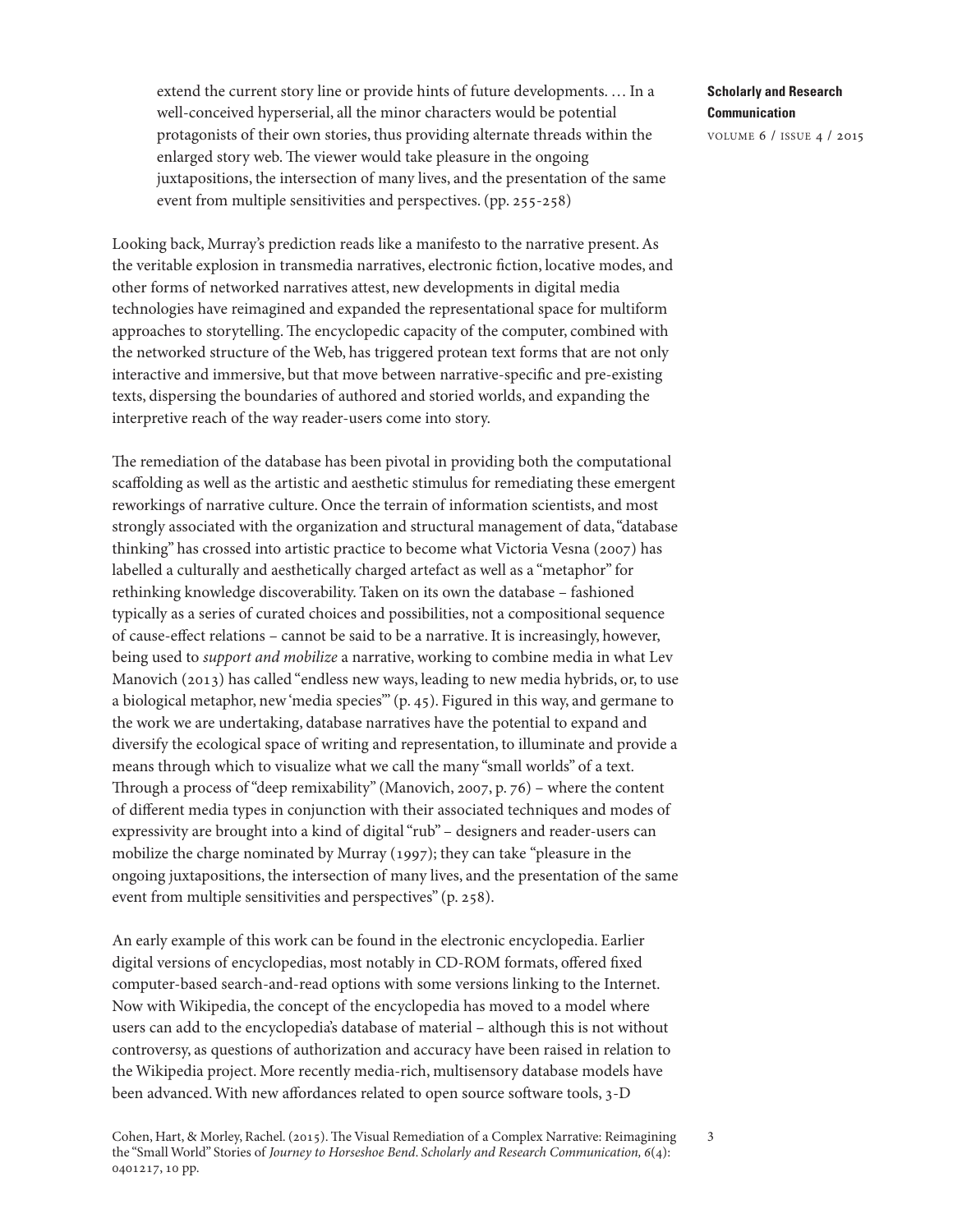volume 6 / issue 4 / 2015

visualizations, including sonic media and access to knowledge at multiple registers, has become possible. Exemplar projects that incorporate and utilize multisensory, multimodal design combined with multi-perspective storytelling include Prison Valley, the Wall Street Journal's "Lobotomy Files" (Wall Street Journal, 2013), and the Guardian's "NSA Files" (Guardian, 2015). As becomes evident with these works, new thinking about the interface (cf Galloway, 2010) has also modified and opened "black box" limitations on ways of interacting within formats (such as is found in gaming and smart phone apps).

As Manovich and Vesna have variously noted then, the space of the database is potent, variant, and dynamic.When used to inform the structural logic of a multimedia narrative, the database can be a rich tool for mobilizing an exploration of auxiliary worlds, each of which can be said to possess its own narrative, or at least the informational components integral to fleshing out and enhancing the deeper textures of the narrative world. The process of retrieving, filtering, and visualizing alternate pathways that enlarge an otherwise bounded narrative environment has the potential to interrogate practices and hierarchies of knowledge construction and concealed values and systems of thinking. In recourse to Murray, this aesthetic combined with a new modality for thinking can be said to supplement and support what has become a broader trend – the increased privileging of what Mark J.P.Wolf (2012) describes as a "shift in audience attention from the central storyline to the world in which the story takes place" (p. 8). Indeed, it has become increasingly crucial that designers and writers – and in the online space the two are inextricably linked – understand how to fully harness the technological and cultural affordances of the database; they need, in other words, to examine the storage, aggregation, retrieval, and expressive potential of data. Manovich (2007) puts it this way:"we need to imagine the possibilities of databases; to actively shape them and participate in how they are used to organise the world we live in" (p. 40). Manuel Delanda, meanwhile, writes with reference to Steve Deitz's"database imaginary," that the redistribution of"stratified matter-energy or sedimented cultural materials" must also keep the aesthetic principles of creative practice in play; it must follow, "a line of flight, or a line of song, or of colour" (Delanda quoted in Deitz, 2007).

#### **Textual ecologies: The many small worlds of** *Journey to Horseshoe Bend*

The relationship between database and narrative is a key focus for Manovich, and it relates strongly to the interest we have in adapting T.G.H Strehlow's (1972) Journey to Horseshoe Bend to include a database format. This is an interest that has dominated our research work from its earliest inception and, after a period of dormancy, it has now been awakened.

The broad ambit of our project sees connected archival materials including geographic maps, genealogical charts, photographs, film footage, government documents, diaries, and correspondence linked to pertinent moments in the text to create a series of interlocking pathways that seek to expand and visually remediate the static nature of the printed form.

Such a mode of representation is in keeping with the inner logic of the book. Despite starting life as a pre-digital print text, Journey to Horseshoe Bend reads like a grafted

Cohen, Hart, & Morley, Rachel. (2015). The Visual Remediation of a Complex Narrative: Reimagining the "Small World" Stories of Journey to Horseshoe Bend. Scholarly and Research Communication, 6(4): 0401217, 10 pp.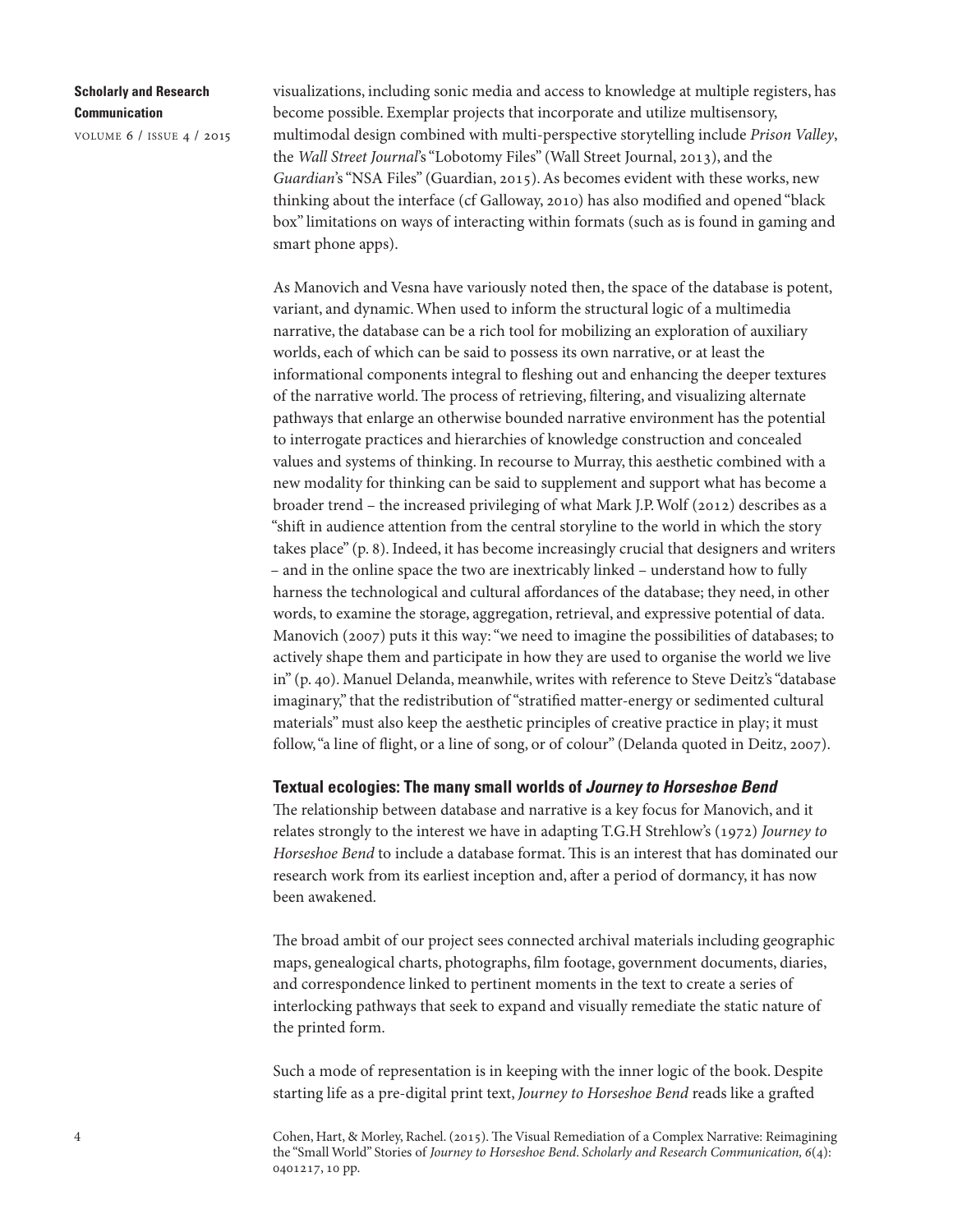network of hyperlinked stories, a characteristic that is redolent in the design, structure, and scaffolded approach the author deploys. The structure of the book is such that it showcases multiplicities within narratives, not in the form of episodic structure but rather as a series of interconnected small worlds – many of which are self-contained but perhaps uneven in their scale, scope, and distribution. These complex small worlds traverse a range of themes about the history, culture, and people of Central Australia. On one level the book documents how in 1922 pastoralists and Aboriginal people joined together in a gruelling journey down the Finke River in an effort to save T.G.H. Strehlow's father, the Reverend Carl Strehlow, from illness and inevitable death. While this narrative is in itself powerful, the real richness of the book lies in and around this structuring narrative; in the multi-voiced layering of Aranda Dreaming stories; [1](#page-8-0) frontier histories, and in Strehlow's own recollections and interpretations of life in Central Australia told from Aboriginal and white perspectives, all of which he acquired as a young boy growing up in Hermannsburg in the early 1900s, and then through his extensive work as an anthropologist in the Northern Territory.

Here, stories like those of the Fish Ancestors of Iltjanmalinjaka, the encounter with Alf Butler at Henbury Station, the tale of Willshire's massacre, and the revenge killings at Irbmangkara are juxtaposed so that as the reader journeys down the Finke River over a period of thirteen days, he or she literally sees the landscape from two points of view: a European landscape of homesteads and buggy tracks overlaid on a far more ancient totemic landscape of Aboriginal history, mythology, sacred sites, and Dreaming tracks. It is, in this way, a sedimentary structuring of culture and history, pulled from testimonies, documented source materials, and the realm of imagining and, like the sedimentary rock faces that characterize the Central Australian landscape, it speaks to the way stories are often deposited in divergent layers and contexts, leading to a range of interpretations and contestations that influence and shape the way history has been, and continues to be, handed down.

An electronic version of the text, scaffolded around a curated, media-rich archive that the reader-user can enter and explore in a variety of ways, offers opportunities to grapple with the kinds of multiple sensitivities and perspectives flagged by Murray  $(1997)$  from various points of entry. The layered authoring of the book, for example, distributes the story through the eyes of a 14-year-old but written from the "hindsight" of a 69-year-old – very much the same person but older. Here, the many small worlds become spaces where the boundaries between real and imagined begin to recede. Early in the book Strehlow (1969) places himself as a boy in an exchange with his Aboriginal nannies who express concern with his departure from the village, but then he goes on to a more emphatic speech:

… but it was a group of women who were most regretful in their expression of leave-taking from the white boy whom they had mothered for so many years. One of them was Christina. Don't forget that I am also one of your mothers. Remember me and write to me sometimes.You are not just a white boy, you are one of us.You belong to our people.You belong to the totem of the Twins of Ntaria.You are a true Aranda. (pp. 27-28)

# **Scholarly and Research Communication**

5

volume 6 / issue 4 / 2015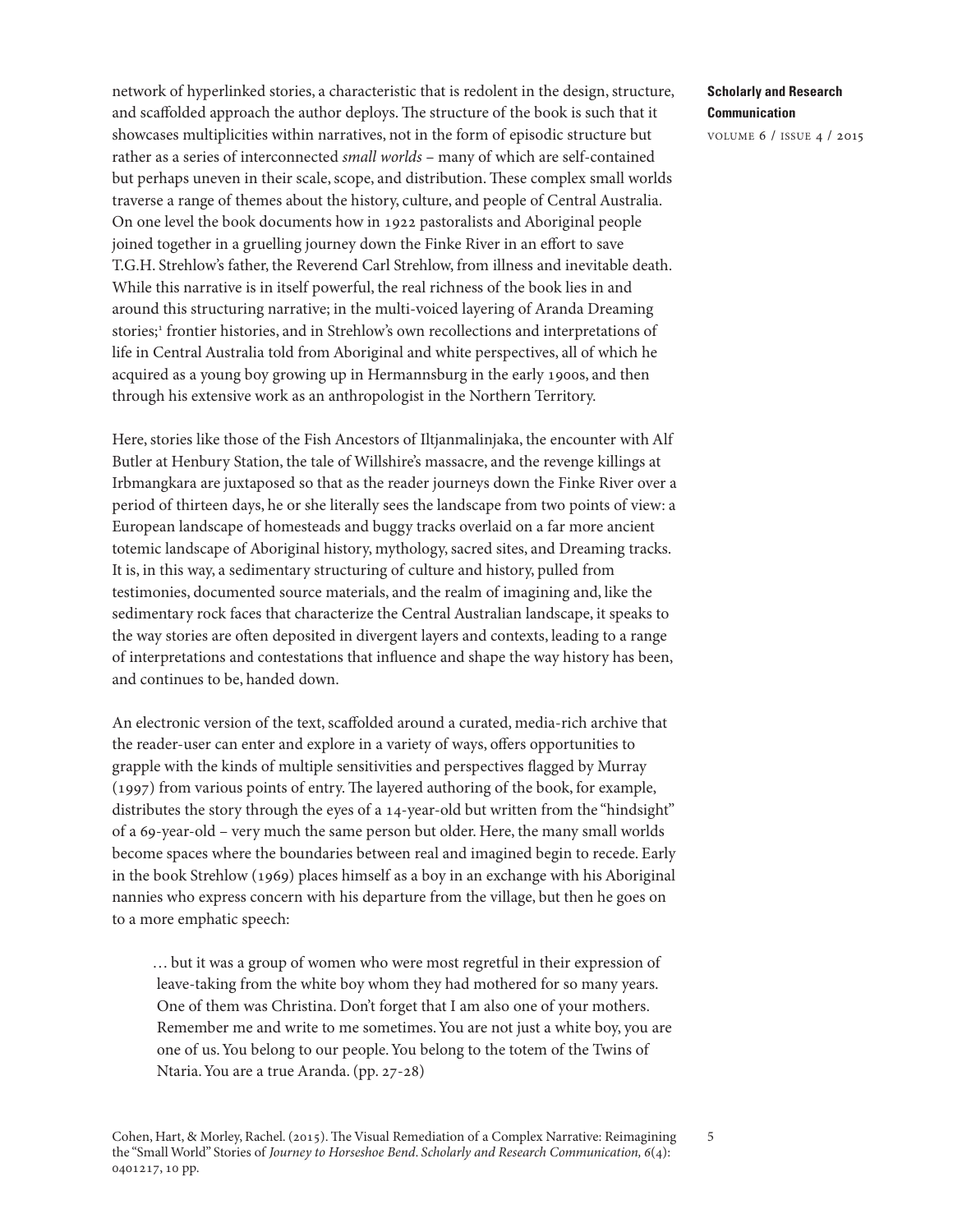volume 6 / issue 4 / 2015

This passage has been the focus of considerable debate as to its authenticity. As a memoir, the author can use the text as a tool of memory retrieval. However, as a case that deals with the subjective accounting of a past event, there is no test as to the veracity of what is recalled. The reader is further reminded of the confected nature of the text as a memoir when earlier versions are examined for changes. For example, in an earlier version of the book, the word "vocal" is used in the sentence,"… but it was a group of women who were most regretful in their expression of leave-taking from the white boy...." This is later replaced with a much more nuanced word: "regretful." The change is the prerogative of the author in the process of the subjective translation of his memory, and while the shift from "vocal" to "regretful" does not amend or transform the events themselves, it imputes a refiguring of the emotional or affective attribution that seeks to capture how the women felt. They may well have been "vocal" and "regretful," but by replacing "vocal" with "regretful," the sense here is that the author is moving the emphasis and in this way engaging in a writerly form of memory-making over a form that might take a more neutral approach in attributing emotional and affective states to persons other than himself.

With this example, a debate can be developed around the case Strehlow makes for having an Aboriginal identity or a kind of Aboriginal identity – a notion that is core to the thematic of the book. However it also points to the range of materials that could be placed in a repository that would allow for various comparisons of the multiple versions of the draft text. Data mining can utilize analytics to compare digitized versions of the text to extend this kind of comparison – though perhaps not all would be as hermeneutically loaded as the above example.

Another affordance of the database approach to the narrative returns us once more to Murray's (1997) vision, where "minor characters would be potential protagonists of their own stories, thus providing alternate threads within the enlarged story web" (p. 258). Journey to Horseshoe Bend is poised for such a project. One of the striking features of the narrative is the way it brings the collective biographies of figures from the Central Australian landscape – both European and Aboriginal – into the act of storytelling.While most of these lives are recuperated in piecemeal form in the book, we have located the archival source materials that Strehlow may have used to inform his portraits. Until now, most of these materials have remained scattered in various collections across the country, but our database project brings the materials together to deepen and tease out the relationship between the objects, often illuminating the contestations that emerge from variant points of view.

The legacy of the white police officer, William Willshire, who was principally known for his murderous methods for "dispersing Aborigines," is a case in point. Willshire was famously put on trial in 1891 for murdering two Aboriginal men, but was let off and sent to an even more remote part of the country as punishment. Yet according to documentary source material he was a complex individual. In addition to his reputation for barbarity, he was also known as a cultural authority on Aboriginal society. He could communicate in many of the Central Australian languages and, curiously, he was the author of four vaguely romantic autobiographical stories, which he tried to disguise as fiction. These novels included reasonable anecdotal ethnology

Cohen, Hart, & Morley, Rachel. (2015). The Visual Remediation of a Complex Narrative: Reimagining the "Small World" Stories of Journey to Horseshoe Bend. Scholarly and Research Communication, 6(4): 0401217, 10 pp.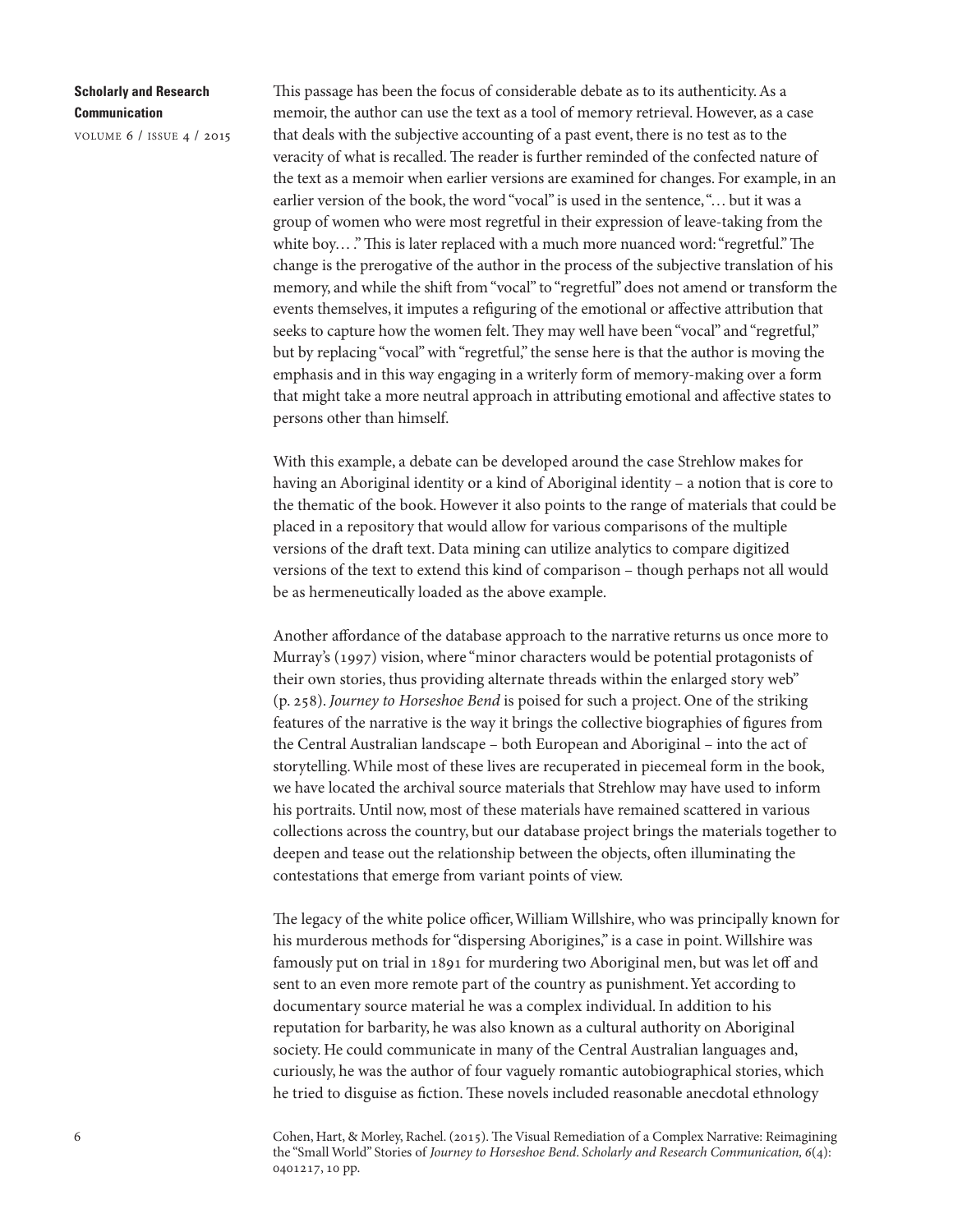and word lists located somewhere between what has generally been called sadistic and sexist ramblings.Willshire features in a brief and early section of Journey to Horseshoe Bend and the digitization of the police journals, photographs, government reports, and newspaper articles – in conjunction with contemporary commentaries and interviews with both historians and Aranda people who have heard stories about him through the generations – offers an opportunity to re-galvanize history and memory.

A second historical figure of interest is Hesekiel Malbunka.An Aranda man, Hesekiel famously carried the telegram announcing Carl Strehlow's illness from Hermannsburg to Alice Springs in 1922. The trip constituted a distance of some  $125$  kilometres and Hesekiel travelled it on foot in less than a day and a half.As the story goes, he waited one night for a reply and then walked the distance home in the same length of time. Today, Hesekiel has come to represent an important figure, particularly in the Aranda community. He was on the journey with the Strehlows as they made their way down the Finke and he remains a well-known figure in the Ntaria region (Hermmansburg), where his descendents still live. Strehlow's book proffers a brief account of Hesekiel, but our research is expanding the representative detail of his life.We have linked him back to the extensive genealogical records that Strehlow made, which are now held in the Strehlow Research Centre, and to film footage, an audio recording, and documentation, including the telegram. Much of this material is culturally significant today, because for many Aranda people it offers a chance to connect, often for the first time, with stories and memories that have been lost.

There is also the potential to link the Journey to Horseshoe Bend database to other existing databases that might complement the archival/narrative extensions that we are developing. Online sources such as the "Link-Up" data service for the Stolen Generation offered by the Australian Institute of Aboriginal and Torres Strait Islanders Studies (AIATSIS) (Australian Institute of Aboriginal and Torres Strait Islanders Studies, 2014), which assists Aboriginal and Torres Strait Islander people, who were separated from their families under previous government policy, with tracing and reuniting with their lost families; they may find additional critical information in the Strehlow genealogies. Similarly, the Australian Dictionary of Biography and the Australian e-heritage Portal, which explores Australian heritage with access to heritage databases distributed across the country's states and territories, can also both enhance our project as well as provide critical points of mediation and intersection between existing repository holdings.

Crucially, the engagement with materials such as these offers an opportunity to work collaboratively with the book's chief community of interest to find an appropriate process for accessing, navigating, and sharing digital heritage materials in culturally appropriate ways. In our dealings with the community, we have noted an interest in present-day contributions to existing digital heritage knowledge, principally through the uploading of further stories, interviews, photographs, and other materials – the socalled histories under the bed. Here, in a move that returns us to the political power of database technologies, we hope to see a dispersed articulation of the distinctions between knowledge-makers and consumers, heading instead to a de-institutionalized, democratic process of knowledge sharing.

## **Scholarly and Research Communication**

volume 6 / issue 4 / 2015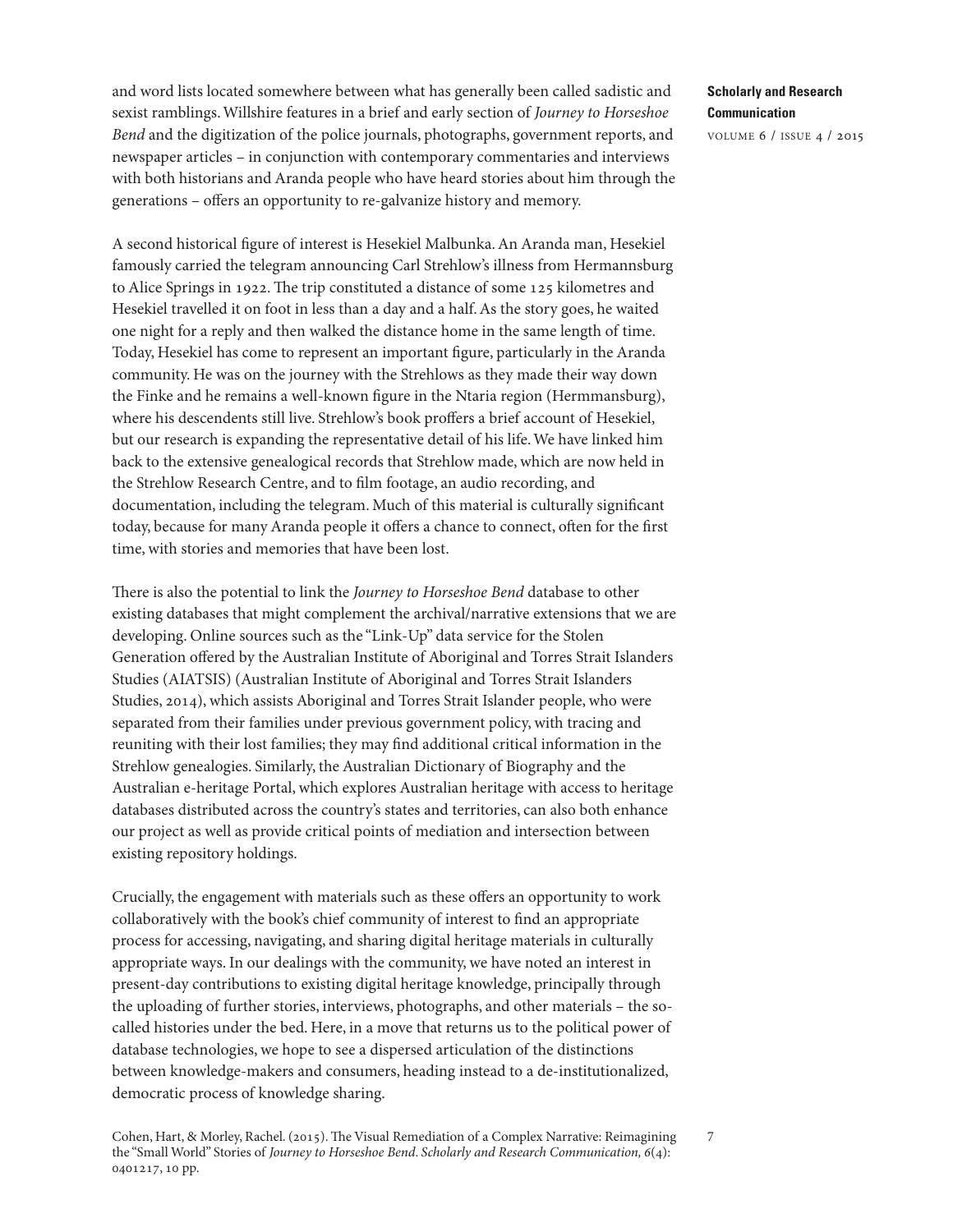volume 6 / issue 4 / 2015

Developing a culturally appropriate interface is germane to the success of such a project. As curator Jerome McGann (2007) notes,"no database can function without a user interface, and in the case of cultural materials the interface is an especially crucial element of these kinds of digital instruments" (p. 1589). Importantly there is both a precedent, and a groundswell of interest, in Australian Aboriginal communities in working with digital heritage and interface design in culturally appropriate and relevant practices and approaches, which is instructive for the kind of work that we are undertaking with Journey to Horseshoe Bend. Over the last decade during the course of Journey to Horseshoe Bend's development phase, a number of other similar projects have emerged in Australia where the chief focus has been on Aboriginal cultural knowledge. The earliest and perhaps most relevant of these to our work is Ara Irititja, a collaborative digital archival database led by John Dallwitz in Western Australia and developed in close collaboration with Aboriginal organizations on the Anangu Pitjantjatjara Yankunytjatjara lands of the far northwest of South Australia. Launched in 2002, Ara Irititja has been updated on numerous occasions and recently formed the basis for a Northern Territory Library database initiative titled Community Stories. Researchers and database developers have worked extensively with the various communities to develop a multimedia format that is sensitive to the cultural protocols of the Anangu peoples.

#### **Conclusion**

Accessing and linking the raw materials that both support and extend the narrative world of Journey to Horseshoe Bend is redolent of the broader database narrative project that seeks to create multiple pathways and diversify both existing and new relationships between objects. One of the chief aims of our project is not to provide a definitive alternative to Journey to Horseshoe Bend through the archive, but to demonstrate through a mode of expressive and representative performativity how different accounts and recollections of late-nineteenth, early twentieth-century Central Australian life – the small worlds of history – feed into and rub against each other to reveal both the interconnectedness and the gaps in the historical record. Users will be able to navigate the central"spine" of the text, but will also have the opportunity to traverse parallel textual spaces to make assessments and, we hope, comment on and add to the narrative so the knowledge base can continue to grow.

For some the question arises as to what might be "lost in translation" when materials are transformed by digitization and presented in a different context, as in the technologized shift from a hard copy version of a book to an electronic database. At the broadest level we are aware that the act of digitizing and hyperlinking the printed text will invite new patterns and modes of reading, principally as it relates to the materialities of textual engagement and the experience of coming into a narrative. In this regard there may well be aspects of the "story" that will be accessed and processed differently, as is the case with any species of electronic writing.With direct reference to Journey to Horseshoe Bend one of the chief shifts in the narrative experience that we expect reader-users to encounter as a result of digitization is the process of "imaginative visualization" – the act of seeing and experiencing the story in play.What is worth noting about the hard-copy book version of Journey to Horseshoe Bend is that it has no images except for the cover and a frontispiece map. The pre-database reading experience, subsequently, is one where the reader is entirely dependent on how their

Cohen, Hart, & Morley, Rachel. (2015). The Visual Remediation of a Complex Narrative: Reimagining the "Small World" Stories of Journey to Horseshoe Bend. Scholarly and Research Communication, 6(4): 0401217, 10 pp.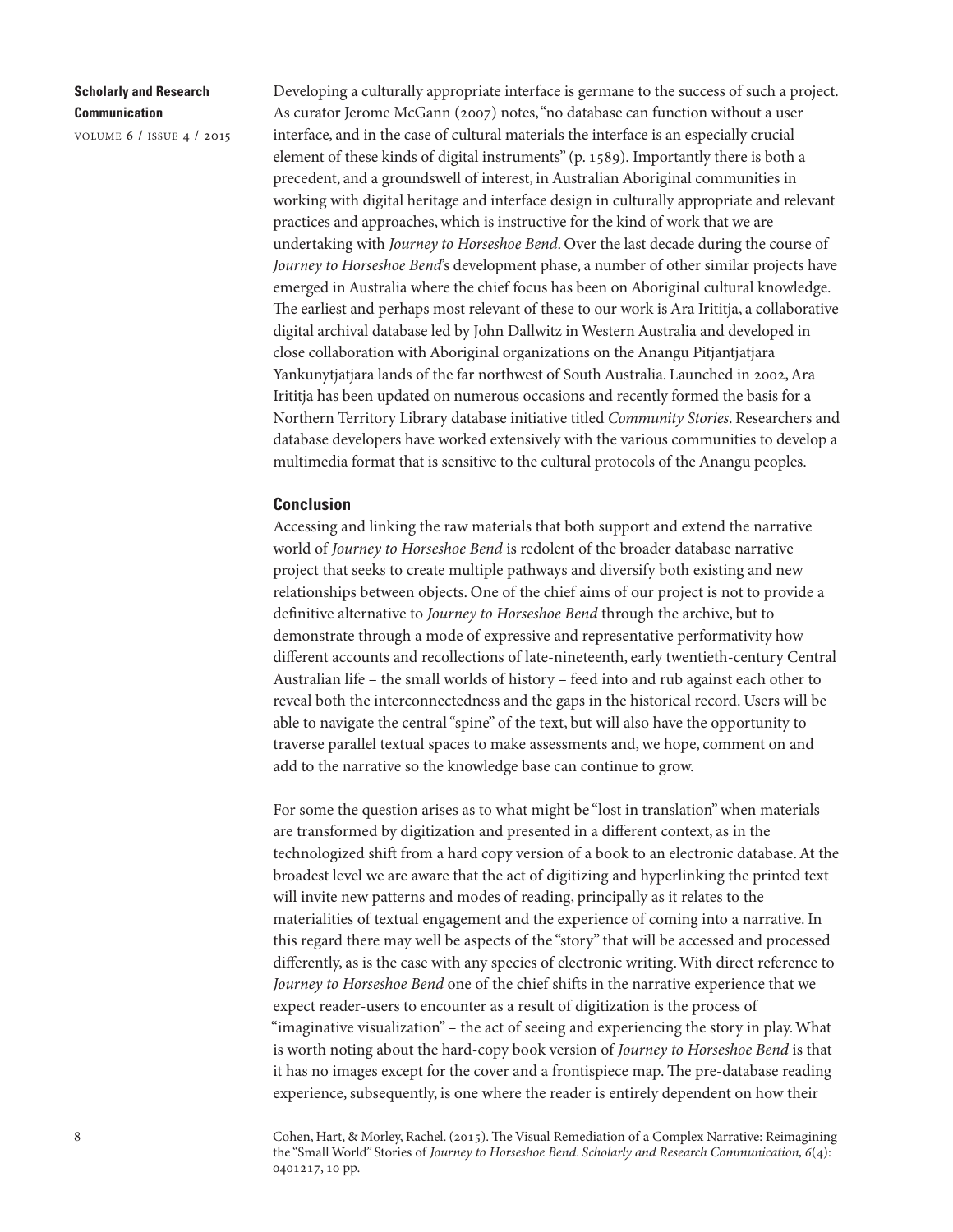"mind's eye" responds to the "words on the page." In this way, it might be said then that an electronic database that provides direct visual accompaniment, which was previously left to the imagination, will inevitably alter the experiential qualities of how the reader (e.g., an Aboriginal reader) enters into the spaces of the story and, in this case, conceives of and engages with the landscape and country.

But what we would argue is that our project continues and develops the narrative approach suggested by the "small worlds" structure in accordance with contemporary technological developments.As we have sought to argue, Journey to Horseshoe Bend reads like a pre-cursor to hypertext – it almost seems to anticipate it – and, in this way, the work we are undertaking serves to act not as a replacement but as an extension to the existing story world proffered by the print text. It is difficult to know if this transformation should be described as a loss, but certainly it can be said that a very different relationship to the visual character of the book will emerge. In this regard it may be compared to a compressed image where the information content of the image remains the same while the file size itself may decrease. In this case, the information content of the book has increased by the database, though the text of the story remains as it is presented in the original book version.

The story of Journey to Horseshoe Bend is a "thing in the making." As we follow the text's "line of flight" we will continue to examine the full range of strategies and techniques for visually representing and articulating the enlarged story web in order to expand the imaginative and narrative worlds of the work. These explorations will, as we have indicated, span geographic locations of sites and specific totems, conceptual relationships between narratives and elements of place, the historical connectedness and physical migration of the Aranda community over time, cultural ceremonies and myths specific to place, and links to other important motifs in the text.As Cohen (2005) has noted elsewhere, the engagement with the Horseshoe Bend story continues to have resonances for contemporary Aranda social practices. The cultural work of articulating a modern social existence in a white-dominated environment, along with an abiding interest in the continuities of tradition, makes cultural practices and the deepening of narrative practices an active, fluid, and dynamic process.While the article is only able to sketch these relationships, it also suggests how the formulation of these interests is related to the full range of remediation strategies available.

#### **Note**

1. The Dreaming or "Tjukurrpa," as it is translated into Aranda, means to "see and understand the law." Stories of the Dreaming recall the beginning when"Altyerrenge," ancestral figures, created the landscape and Aranda Law. These creation narratives capture important knowledge, cultural values and belief systems that are passed down through generations, maintaining culture and connection to country.

#### **Websites**

Ara Irititja Project, [http://www.irititja.com/](mailto:http://www.irititja.com/) Australian Dictionary of Biography, <http://adb.anu.edu.au> Australian e-Heritage Portal, <http://eheritage.metadata.net> Prison Valley, <http://prisonvalley.arte.tv/?lang=en>

Cohen, Hart, & Morley, Rachel. (2015). The Visual Remediation of a Complex Narrative: Reimagining the "Small World" Stories of Journey to Horseshoe Bend. Scholarly and Research Communication, 6(4): 0401217, 10 pp.

# **Scholarly and Research Communication**

volume 6 / issue 4 / 2015

<span id="page-8-0"></span>9